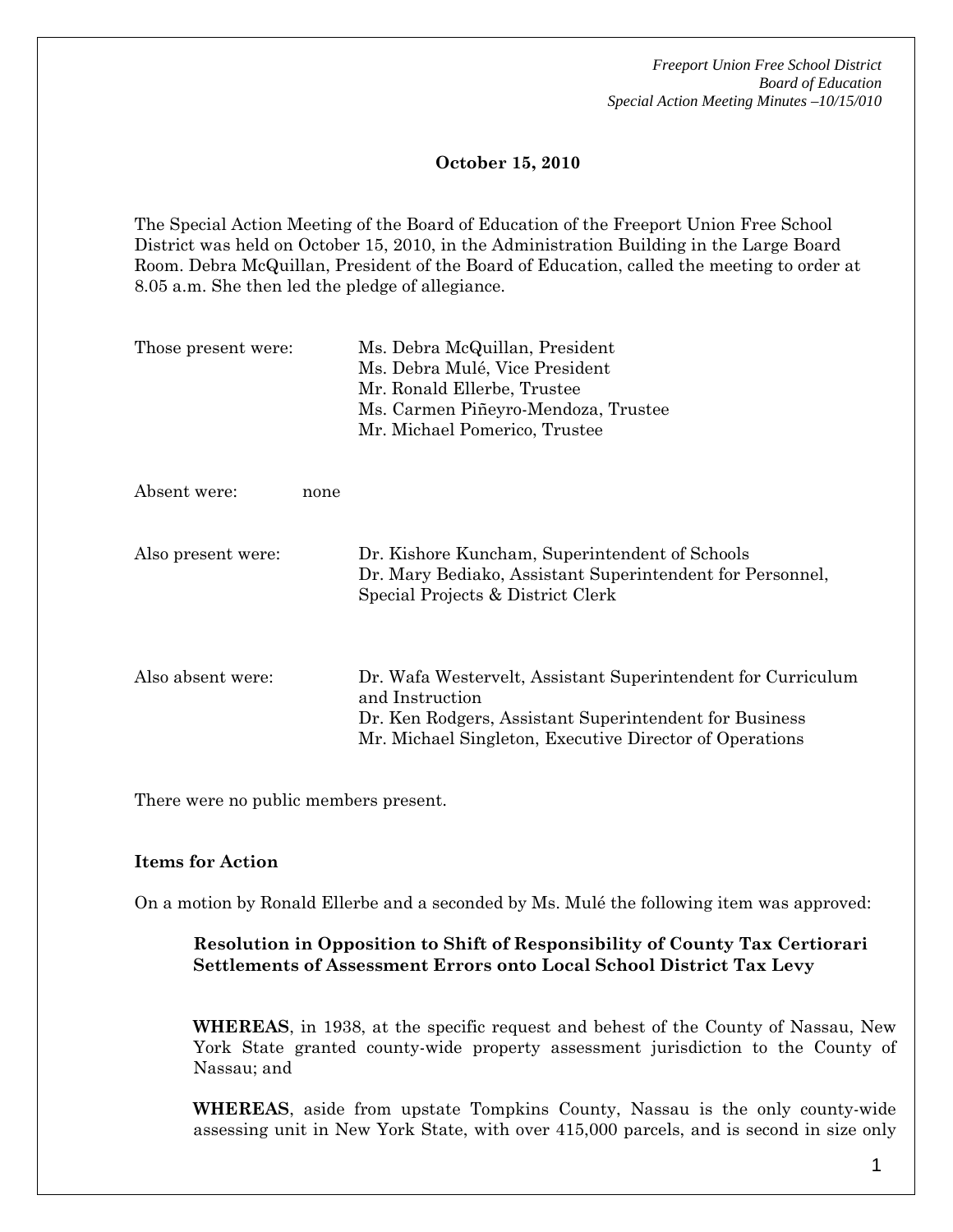to the City of New York; and

**WHEREAS**, in its original consideration of the County of Nassau's petition for assessment jurisdiction, the New York State legislature expressed concerns that the enormity of the assessment load would result in erroneous assessments and subsequent challenges; and

**WHEREAS**, the New York State Legislature, aware that school districts are highly dependent on a secure property tax base and that school budgets would be vulnerable as a result of inaccurate tax rolls, thereby endangering the education of children, decreed in 1948 that the County of Nassau, with its broader range of revenues, should be held responsible for costs and penalties resulting from its errors in assessment; and

**WHEREAS**, in order to secure control of a county-wide system and the benefits thereof, the County of Nassau pledged and guaranteed to the State of New York to protect its school districts from any negative consequences resulting from the assessment procedures utilized by the County of Nassau ; and

**WHEREAS**, for decades, schools and taxpayers within the County of Nassau have suffered from the inequities caused by the adherence of the County of Nassau to an irrefutably and admittedly flawed assessment process; and

**WHEREAS**, legal challenges to commercial assessments made by the County of Nassau have been, either negligently or willfully, permitted to languish in the courts for years and years, accruing interest at exorbitant rates prior to their eventual settlement by the County of Nassau; and

**WHEREAS**, in 2002, in order to facilitate an assessment roll relatively free from errors and potential challenges, the New York State Legislature granted the Nassau County Assessment Review Commission one (1) full year for review prior to the establishment of its final assessment roll; and

**WHEREAS**, the Supreme Court of the State of New York, County of Nassau, has denied the attempt by the County of Nassau to shift responsibility for multi-year back payments for tax certiorari costs from the County of Nassau to local school districts in derogation of the pledge and guarantee previously made by the County of Nassau; and

**WHEREAS**, the Supreme Court of the State of New York, Appellate Division, Second Judicial Department, has denied an attempt by the County of Nassau to implicate school districts in its move to shift to villages, towns and special districts the funding of tax certiorari judgments; and

**WHEREAS**, it is the County of Nassau that is responsible for its own property assessments, including, but not limited to any flaws, errors or delays therein, and that school districts within the County of Nassau have no role whatsoever in either making such assessments or in responding to challenges to such assessments; and

**WHEREAS**, the Executive of the County of Nassau, Edward P. Mangano, has called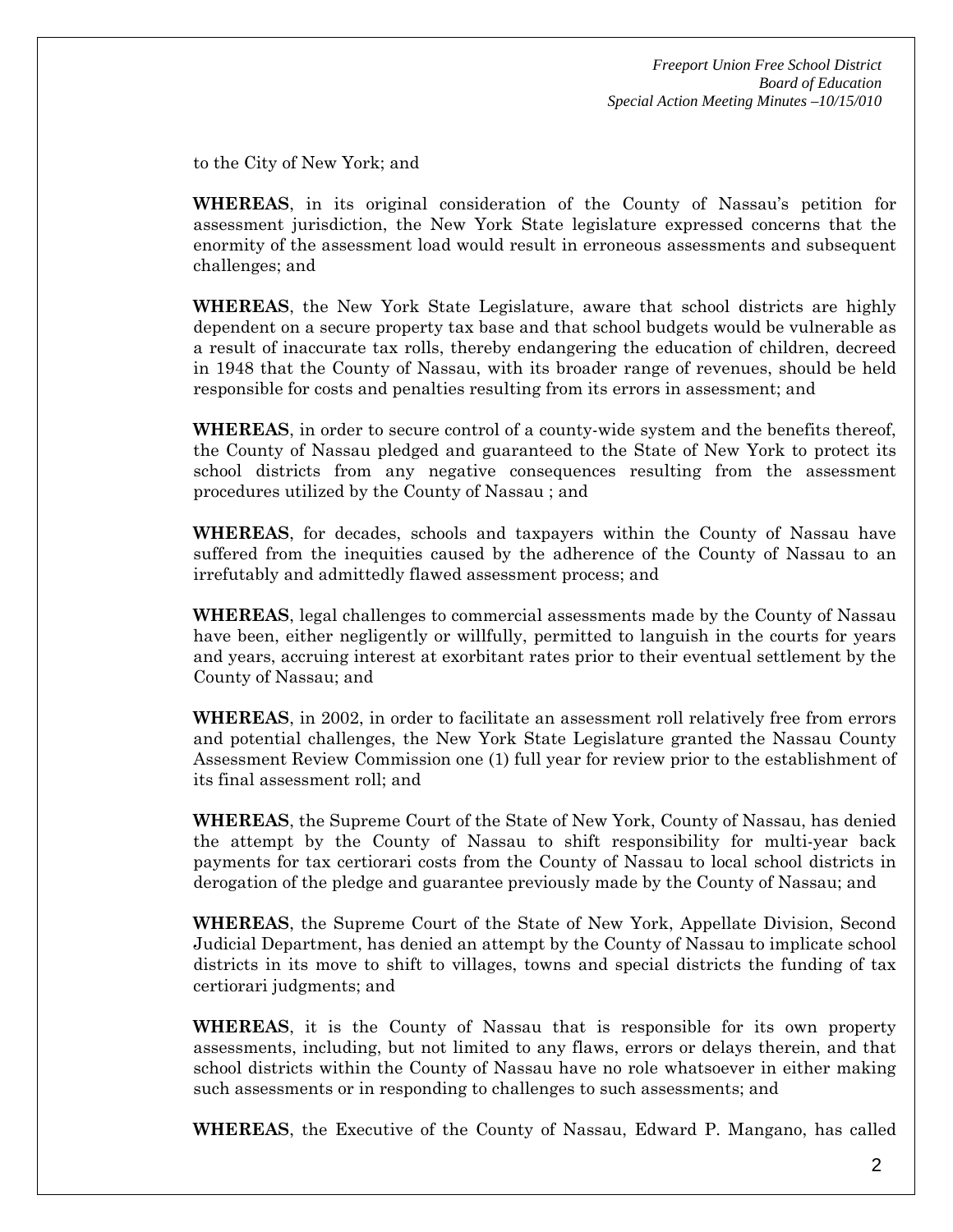upon the Nassau County Legislature to unilaterally, without the approval of the State of New York and/or the consent of the school districts of the County of Nassau, relieve the County of Nassau of its pledge, guarantee and lawful obligation to hold such school districts harmless for back payments of multi-year tax certiorari settlements, thereby shifting the costs of such payments onto local school property taxes and local school property taxpayers; and

**WHEREAS**, any assertion that abandonment of the pledge, guarantee and obligation of the County of Nassau contained in language in the proposed Budget of the County of Nassau for Fiscal Year 2011 means "no property tax increase" is false and misleading, resulting in no real cost avoidance, but merely a shift in the lawful responsibility of the County of Nassau on to the schools within the County of Nassau; and

**WHEREAS**, such action would only raise school taxes to the taxpayers of the County of Nassau without adding any educational value; therefore

**BE IT RESOLVED**, that the Freeport Union Free School District Board of Education opposes any legislation, from whatever source, that would shift the responsibility of the County of Nassau for funding multi-year tax certiorari settlements of its assessment errors onto the local school district tax levy; and

**BE IT FURTHER RESOLVED**, that this Resolution be forwarded to the appropriate representatives for their endorsement, which shall be shown by their counter-signatures on the Resolution when returned to this Board of Education:

Members of the Nassau County Legislature

Members of the New York State Senate and Assembly, representing Nassau County districts

Members of the Town Councils of Hempstead, North Hempstead and Oyster Bay

The vote was unanimous, Ellerbe, McQuillan, Mulé, Piñeyro-Mendoza and Pomerico.

## **Executive Session**

At 8:45 a.m. Ms. Piñeyro-Mendoza moved to adjourn to executive session for one particular matter of personnel. The motion was seconded by Mr. Michael Pomerico and passed unanimously. The vote was: Ellerbe, McQuillan, Mulé, Piñeyro-Mendoza and Pomerico.

At 8:52 a.m., on a motion by Piñeyro-Mendoza and a second by Ms. Mulé, the Board returned to open session. The motion carried unanimously. The vote was: Ellerbe, McQuillan, Mulé, Piñeyro-Mendoza and Pomerico.